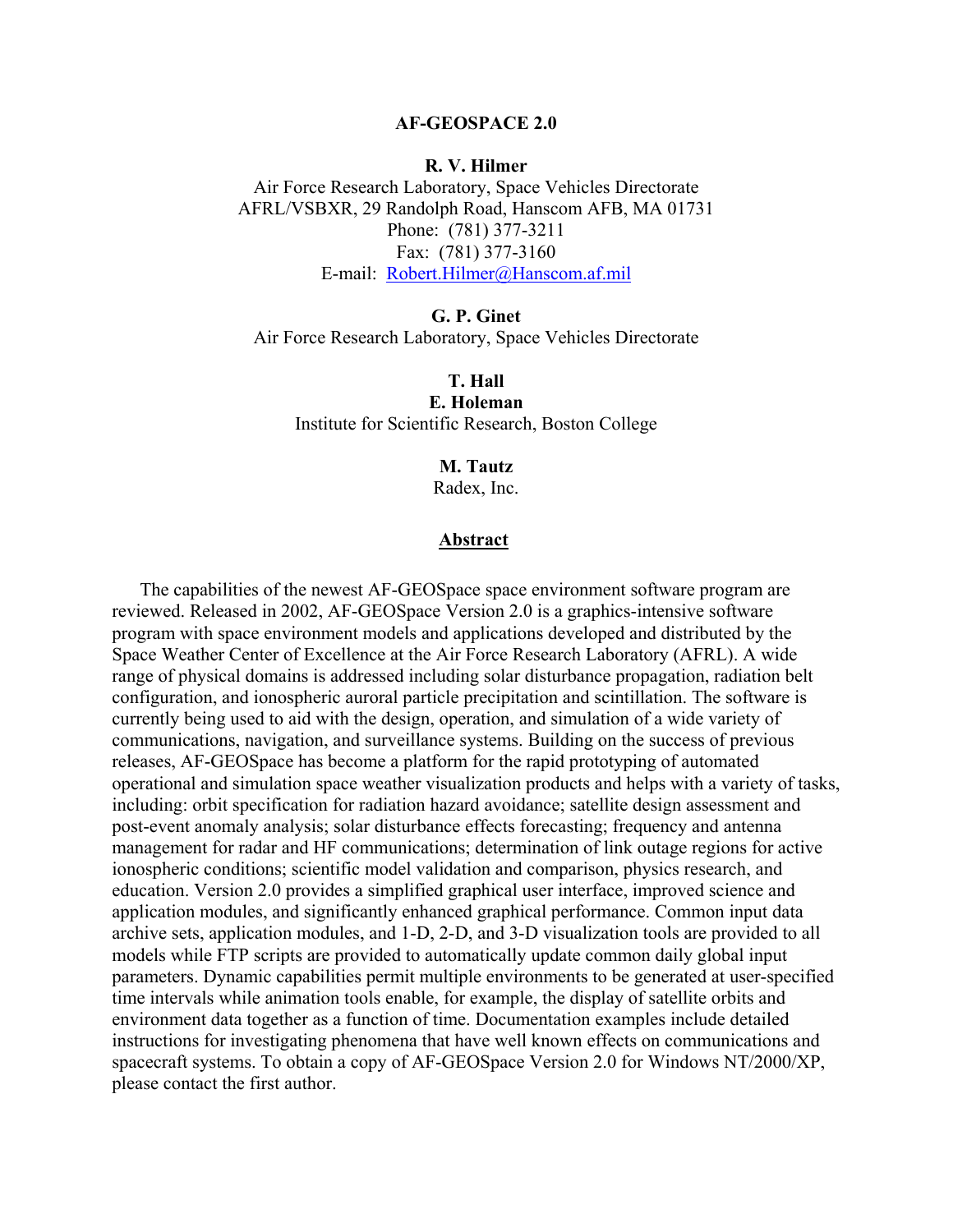

**Figure 1. AF-GEOSpace Version 2.0 for Windows NT/2000/XP was developed by the Space Weather Center of Excellence at the Air Force Research Laboratory. With the Sun to the left, (yellow) geomagnetic field lines originating from constant magnetic latitude envelop the radiation belts and are stretched anti-sunward (to the right). Originating at higher latitude, the magnetic field lines of the northern dayside magnetic cusp (red) help to define the shape of the dayside magnetopause. Ionospheric electron densities are shown with peak bands at latitudes both above and below the Earth's geomagnetic equator.** 

# **Introduction**

Space systems experience environmental effects ranging from intermittent communication outages caused by ionospheric scintillation to total satellite system failures caused by energetic magnetospheric particles. Motivated by the need to mitigate the impact of these hazards, space environment models are employed during the spacecraft design process and operations and provide environmental simulations for a wide variety of communication, navigation, and surveillance systems operating at altitudes between 100 km and geosynchronous orbit (6.6 Earth Radii). While our understanding of fundamental physical processes is still limited, useful empirical, statistical, and theoretical models have been developed to address topics ranging from solar coronal mass ejections to the Earth's trapped radiation belts to auroral particle precipitation.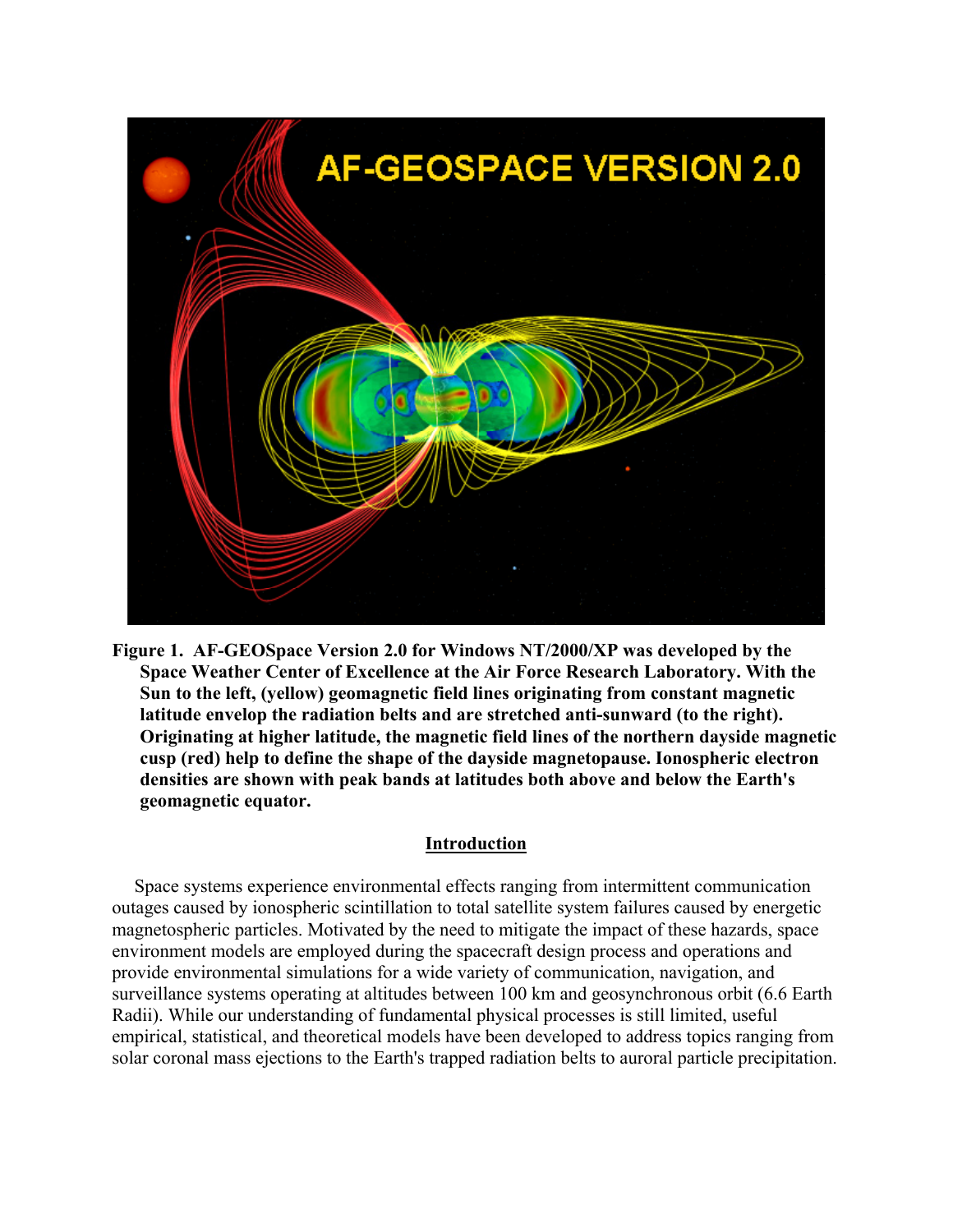AFRL is constantly expanding its space environment modeling capabilities and has integrated a collection of scientific codes and related applications into the AF-GEOSpace software program. A sample of the program's output is shown in Figure 1. The program has grown and evolved steadily in an effort to address the concerns of the space weather community. While some models may not be considered state-of-the-art, they are included to provide valuable historical validation baselines and the ability to easily relate output from models covering similar domains, e.g., to directly compare results from the CRRES and AE-8 electron radiation belt models. The flexibility to simultaneously view science model results and real-time data with a common set of visualization tools has allowed AF-GEOSpace to serve AFRL as a development platform for some of the automated visualization products required of the operational community. With all models running on a common platform, AF-GEOSpace becomes a vehicle for rapid model prototyping, model validation, environment specification for spacecraft design, mission planning, and anomaly resolution. In short, AF-GEOSpace becomes the backbone for an integrated space environment model.

This paper describes the software program AF-GEOSpace Version 2.0 released in 2002. We begin by highlighting the program's development history then provide a summary of current capabilities by reviewing the Windows pull-down menu functions, and the content of the science, application, data, and graphics modules. A complete reference list detailing model and application sources is provided.

### **Development Overview**

The first public release of AF-GEOSpace (Version 1.21, 1996/IRIX on SGI) contained radiation belt particle flux and dose models derived from CRRES satellite data, an aurora model, an ionospheric model, and ionospheric HF ray tracing capabilities. The next public release (Version 1.4, 1999/IRIX on SGI)<sup>1</sup> added science modules related to the cosmic ray and solar proton environment, low-Earth orbit radiation dosages, single event effects probability maps, and ionospheric scintillation, solar proton, and shock propagation models. New application modules for estimating linear energy transfer (LET) and single event upset (SEU) rates in solid-state devices, and modules for visualizing radar fans, communication domes, and satellite detector cones and links were added. Automated FTP scripts permitted users to automatically update their global input parameter data set directly from NOAA/SEC (Space Environment Center). Realtime DMSP data modules for displaying auroral particle data and identifying enhanced outer zone electron belt populations remain exclusive to Version 1.4.

What's New? AF-GEOSpace Version 2.0 (for WindowsNT/2000/XP) includes the first true dynamic run capabilities and offers new and enhanced graphical and data visualization tools such as 3-D volume rendering and eclipse umbra and penumbra determination. The dynamic run capability enables the animation of all model results, in all dimensions, as a function of time. Version 2.0 also contains a new realistic day-to-day ionospheric scintillation simulation generator (IONSCINT), an upgrade to the WBMOD scintillation code, a simplified HF ionospheric ray tracing module, and applications built on the NASA AE-8 and AP-8 radiation belt models. User-generated satellite data sets can now be visualized along with their orbital ephemerides. A tool for visualizing MHD model results stored in structured grids provides a hint of where future space weather model development efforts are headed. A new graphical user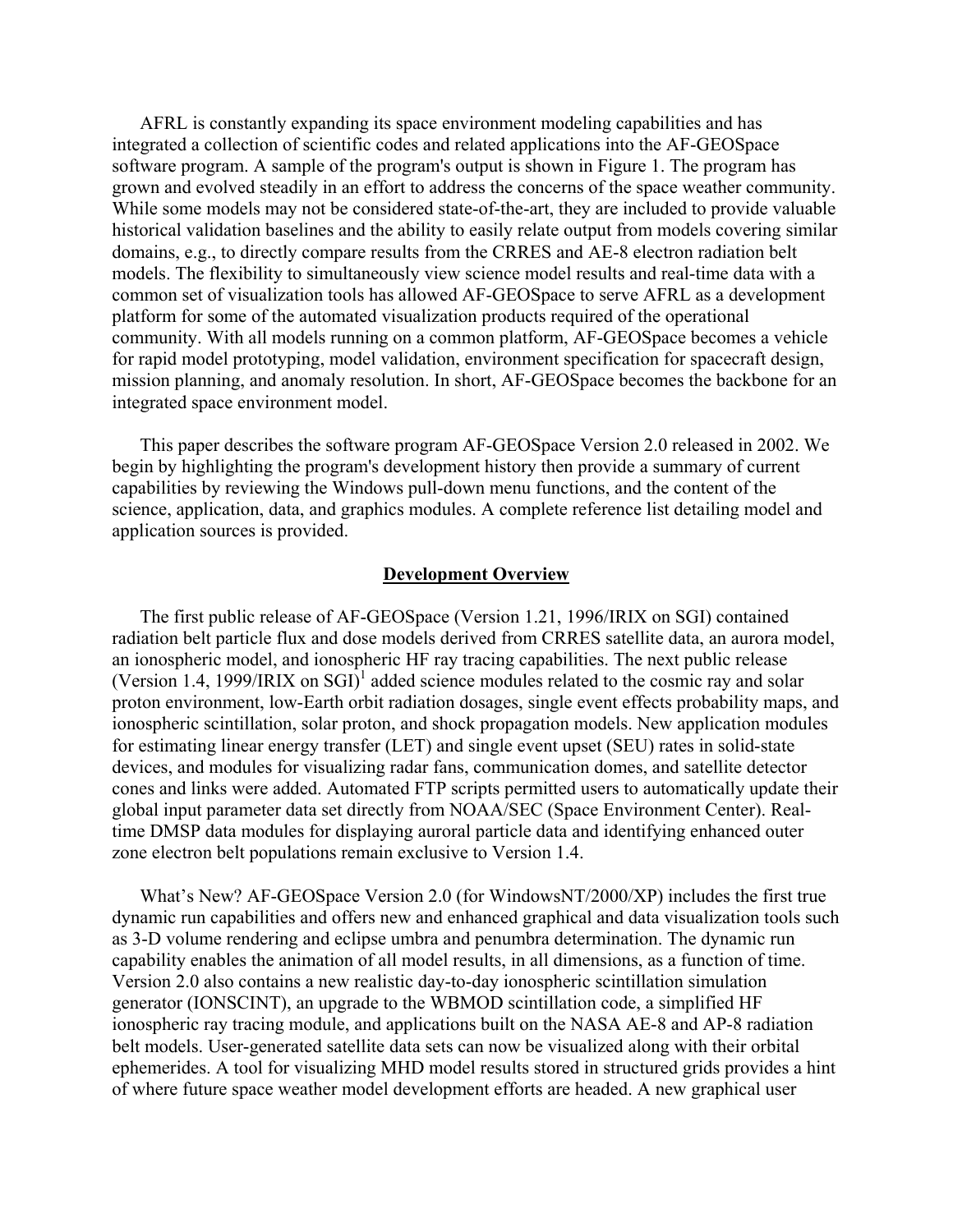interface with improved module tracking and renaming features greatly simplifies software operation. Finally, a major restructuring of the code to an open architecture has greatly increased the code's portability and made it easier in integrate new modules.

AF-GEOSpace Version 2.0 is written in C++ for Windows NT, 2000, and XP. It is rigorously object oriented and contains separate user interface, kernel, and graphics libraries. Environment modules provide interfaces to the science models and related applications needed to investigate the solar, interplanetary, magnetospheric, auroral, and ionospheric environments and their effects on communications and spacecraft systems.

The software is divided into five explicit module classes to simplify the integration of new algorithms and increase portability. *Science Modules* control individual science models and produce output data sets on user-specified grids. *Application Modules* typically manipulate these data sets, e.g., by integrating dose calculated by a radiation belt model or tracing HF rays through a model ionosphere. They also provide capabilities like orbit generation and magnetic field line tracing. *Data Modules* read and assist with the analysis of user-generated data sets. *Graphics Modules* control the one, two, and three-dimensional viewport windows and enable display features such as isocontours, plane slices, magnetic field lines, line plots, axes, the Earth, stars, and satellites. *Worksheet Modules* provide transformations between the GEOC, GSM, SM, and GEI systems in spherical, cylindrical, and Cartesian coordinates and also provide calendar system conversion tools. This separation of modules by function permits the use of common inputs and visualization tools by all modules. Next we look at the new dynamic run capability.

### **Dynamic Run Environments**

AF-GEOSpace Version 2.0 supports two basic environment module types: *static* and *dynamic*. Note that previous releases of AF-GEOSpace supported only *static* environments. Science or application module runs are called *static* if they produce output representing a single Universal Time. All environment models and applications are run using a fixed set of geophysical parameters, e.g., the geomagnetic activity index Kp. With the exception of the new ionospheric scintillation module and the satellite orbit generator and its associated applications, all environment models and applications are run for a fixed Universal Time. Runs are called *dynamic* if they produce output at more than one Universal Time. This dynamic run capability allows the user to animate results in all dimensions, e.g., simultaneously view a satellite's path through a generated data set in 3-D, view a 2-D projection on Earth of data slaved to a satellite's altitude, and view a 1-D plot of the time history of data values encountered by the satellite. Figure 2 shows 3-D and 2-D graphic frames for a single time from a dynamic run sequence representing a 2001 geomagnetic storm. A common set of global parameters was the key to generating this coordinated set of environments over the storm time interval.

### **Global Parameters**

The purpose of the global parameter concept is to provide consistent inputs to the multiple models that can be created within a single static or dynamic environment. Global parameters are the date, time, and geophysical indices shared between many of the models, i.e., the geomagnetic activity index Kp, daily sunspot number (SSN), solar radio flux at 10.7 cm (F10.7), planetary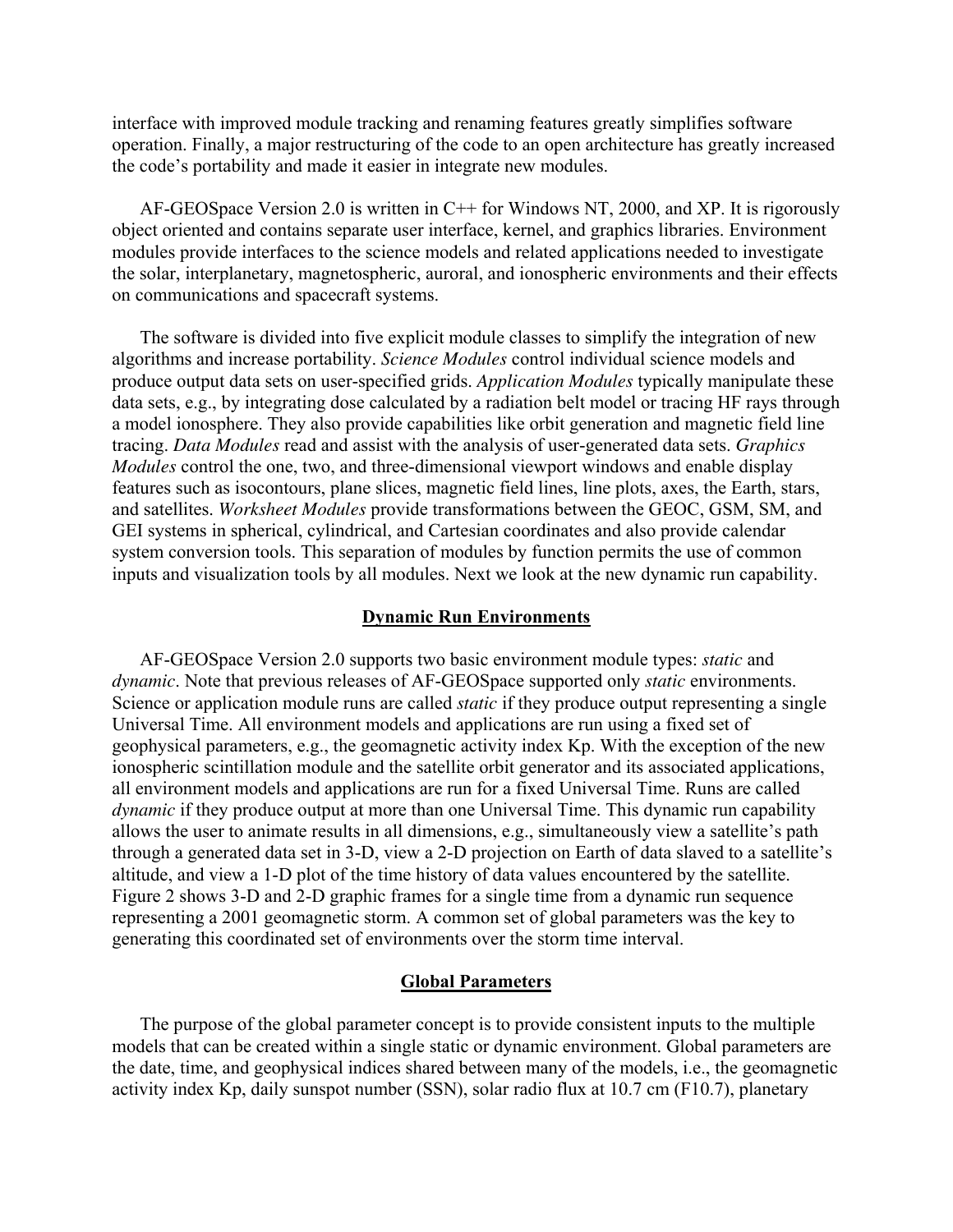magnetic index Ap, geomagnetic activity index Dst, and the equatorward boundary of the diffuse aurora at midnight (AB). Most models have additional parameter inputs that are entered by the user when initializing a module. The last two parameters are included for reference purposes, i.e., Dst is useful when constructing magnetic field models and the AB values are useful as manual inputs to the aurora science module equatorward edge-mapping algorithm. A data archive covering 1932 to 2001 includes the indices Kp and Dst as well as DMSP-derived auroral boundaries. These data enable the user to run models over a wide variety of activity levels and space weather events. FTP scripts enable automated updates of some common parameters.



**Figure 2. AF-GEOSpace 2.0 environment models representing 30 March 2001 at 1400 UT.**  *Lower***: Earth map with precipitating auroral electron flux at high latitudes, total electron content (TEC) in the ionosphere with peak over East Africa, and S4 scintillation index (inset) north of Australia.** *Upper***: Earth with Sun axis to left, inner**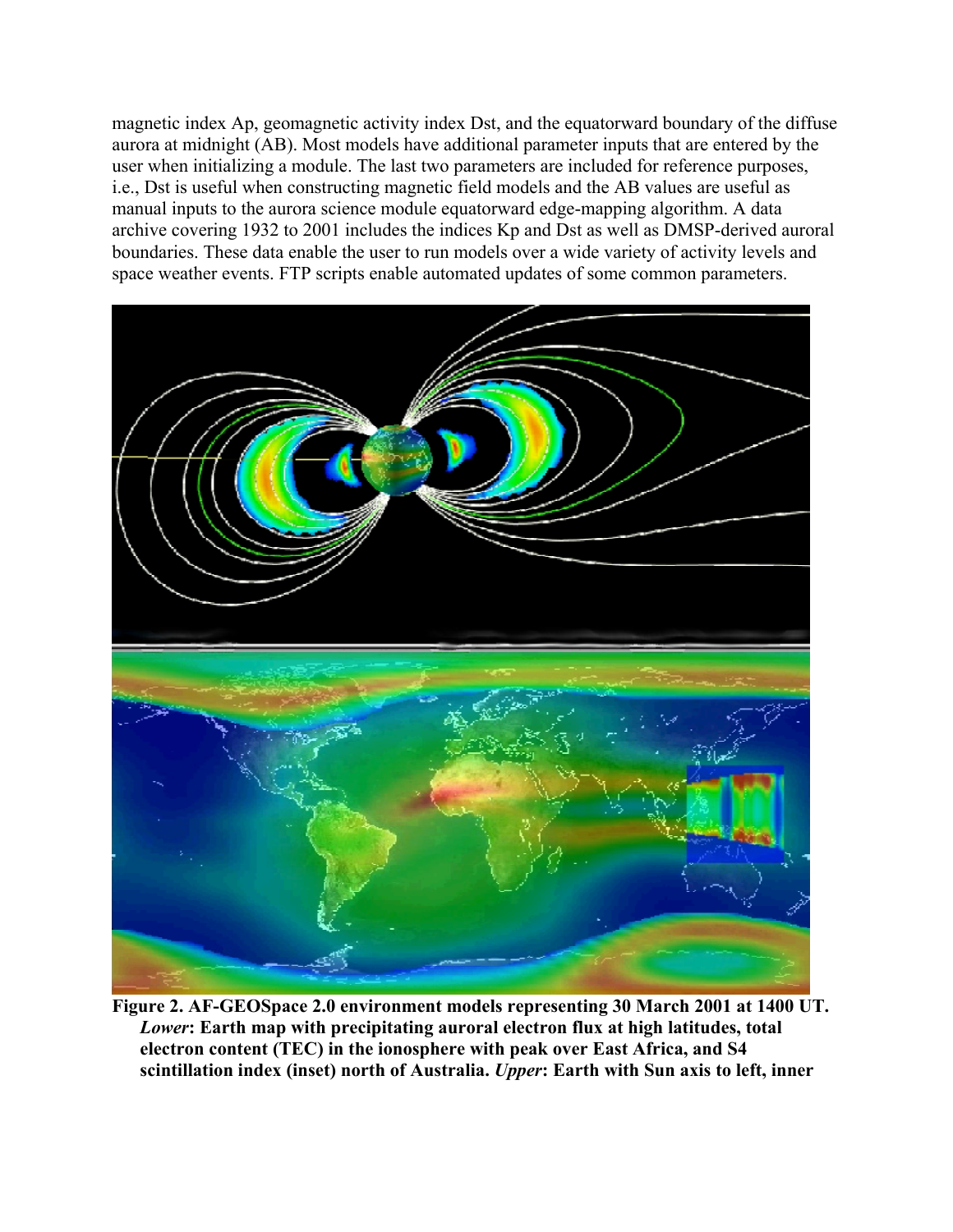# **proton belt (9.7 MeV), outer electron belt (1.6 MeV), and magnetic field lines in the noon-midnight meridians. Auroral and TEC from lower frame are also visible.**

## **Menus**

The functions of the AF-GEOSpace pull-down menus illustrate the software's capabilities.

The *File* menu provides options to load Environment Window inputs and run results of previously saved science and application modules. Module settings and output are saved as single Common Data Format (CDF) files. The contents of the active windows can be captured in Tagged Image File Format (TIFF) or Joint Photographic Experts Group (JPEG) format.

The *Edit* menu provides access to features enabling the user to run models, delete models, rename entries in the active modules lists, examine text representations of module produced data, setup computation grids, set dynamic run mode time step values and output parameter selection, and animate results from dynamic module runs (including satellite orbits in static mode).

The *Module* menu provides access to the five basic module classes: (1) *Science Modules* control individual science models and produce output data sets on user-specified grids, (2) *Application Modules* typically manipulate these data sets, e.g., by integrating dose calculated by a radiation belt model or tracing HF rays through a model ionosphere. Application modules also provide orbit generation and magnetic field line tracing capabilities, (3) *Data Modules* read and assist with the analysis of user-generated data sets, (4) *Graphics Modules* control the one, two, and three-dimensional windows and enable display features such as plane slices, magnetic field lines, line plots, axes, the Earth, stars, and satellites, and (5) *Worksheet Modules* provide commonly requested coordinate transformations and a calendar system conversion tools.

The *Windows* menu provides access to functions for creating, adjusting, and arranging graphics windows, i.e., create 1D, 2D, 3D or special 3-D Heliospace viewports, set background color, switch to full screen, or arrange windows in cascading or tile patterns.

The *Viewport* menu contains options for splitting the active viewport horizontally or vertically, transforming a viewport's dimensionality from 2D to 3D while retaining the displayed data, and fixing the viewer's position relative to a selected coordinate system.

In dynamic mode, the *Globals* menu provides read, write, and save access to the global parameters appropriate to the selected time period. A *Globals* popup window will appear showing the parameters Date, Time, Kp, Ap, SSN, F10.7, Dst, and AB. These values can be edited and line entries can be added or deleted directly in the text window. All science and application modules run will utilize using this same set of global input values. In static mode the global parameters used to represent the single selected time are contained in the Kp, SSN, F10.7, and Ap text boxes at the top of the Environment window.

The *Help* menu connects the user to a PDF version of the user's manual. The manual includes an extensive examples section with click-by-click instructions allowing the user to recreate the graphics presented.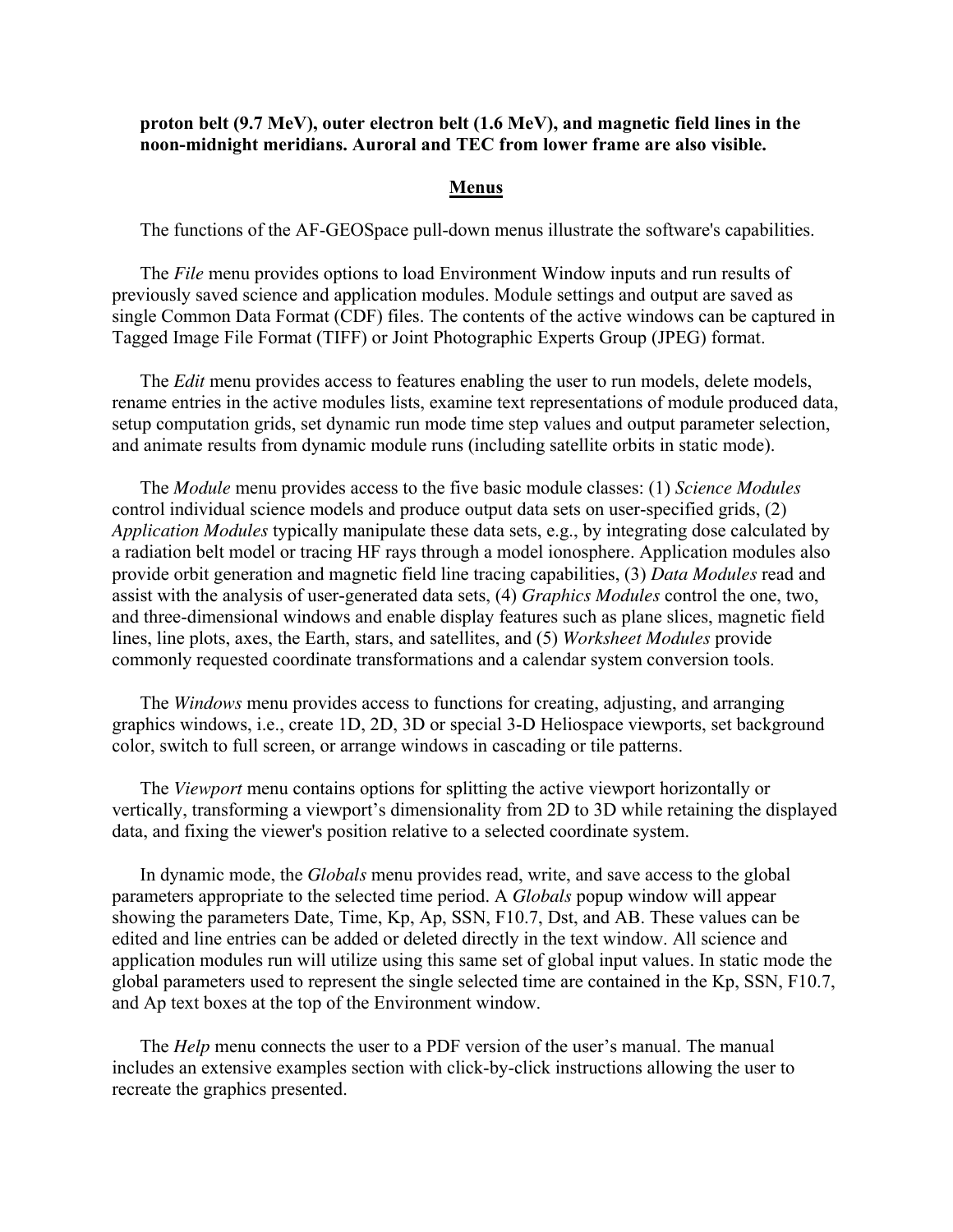# **Science Modules**

Science modules provide methods for generating data sets from various space environment models. The following science modules are supported by AF-GEOSpace:

APEXRAD: The Advanced Photovoltaic and Electronics Experiment (APEX) space radiation dose model<sup>2</sup> specifies the location and intensity of the radiation dose rate behind four different thicknesses of aluminum shielding for five geomagnetic activity levels as specified by Ap15. It covers the Low Earth Orbit (LEO) altitude region (360-2400 km) and was developed to supplement the CRRESRAD model (see below) which has limited resolution in the LEO regime.

AURORA: Auroral precipitation models<sup>3, 4</sup> specify the location and intensity of electron number and energy flux, ion number and energy flux, Pederson and Hall conductivities, and the equatorward boundary at 110 km altitude. This module also provides the capability to map flux, conductivity, and equatorial boundary values up magnetic field lines into the three-dimensional magnetospheric grid.

CHIME: The CRRES/SPACERAD Heavy Ion Model of the Environment<sup>5</sup> (CHIME) specifies the location and intensity of galactic cosmic rays and/or solar energetic particle fluxes and/or anomalous cosmic ray fluxes.

CRRESELE: The Combined Radiation and Release Effects Satellite (CRRES) electron flux model<sup>6</sup> specifies the location and intensity of electron omni-directional flux over the energy range 0.5-6.6 MeV for a range of geomagnetic activity levels.

CRRESPRO: The Combined Radiation and Release Effects Satellite (CRRES) proton flux model<sup>7</sup> specifies the location and intensity of proton omni-directional flux over the energy range 1-100 MeV for quiet, average, or active geophysical conditions.

CRRESRAD: The Combined Radiation and Release Effects Satellite (CRRES) space radiation dose model $^8$  specifies the location and intensity of the radiation dose rate behind four different thicknesses of aluminum shielding for active or quiet geophysical activity levels.

IONSCINT: The High Fidelity Ionospheric Scintillation Simulation Algorithm (IONSCINT) model<sup>9</sup> provides realistic scenarios of disruptions in trans-ionospheric radio wave communications with spacecraft due to equatorial scintillation. IONSCINT addresses only intensity (or amplitude) scintillation of 244 MHz signals from geosynchronous satellites and represents statistically realistic climatology as well as the day-to-day variability of equatorial scintillations.

ISPM: The Interplanetary Shock Propagation Model<sup>10</sup> predicts the transit time of interplanetary shocks from the sun to the Earth and the shock strength upon arrival.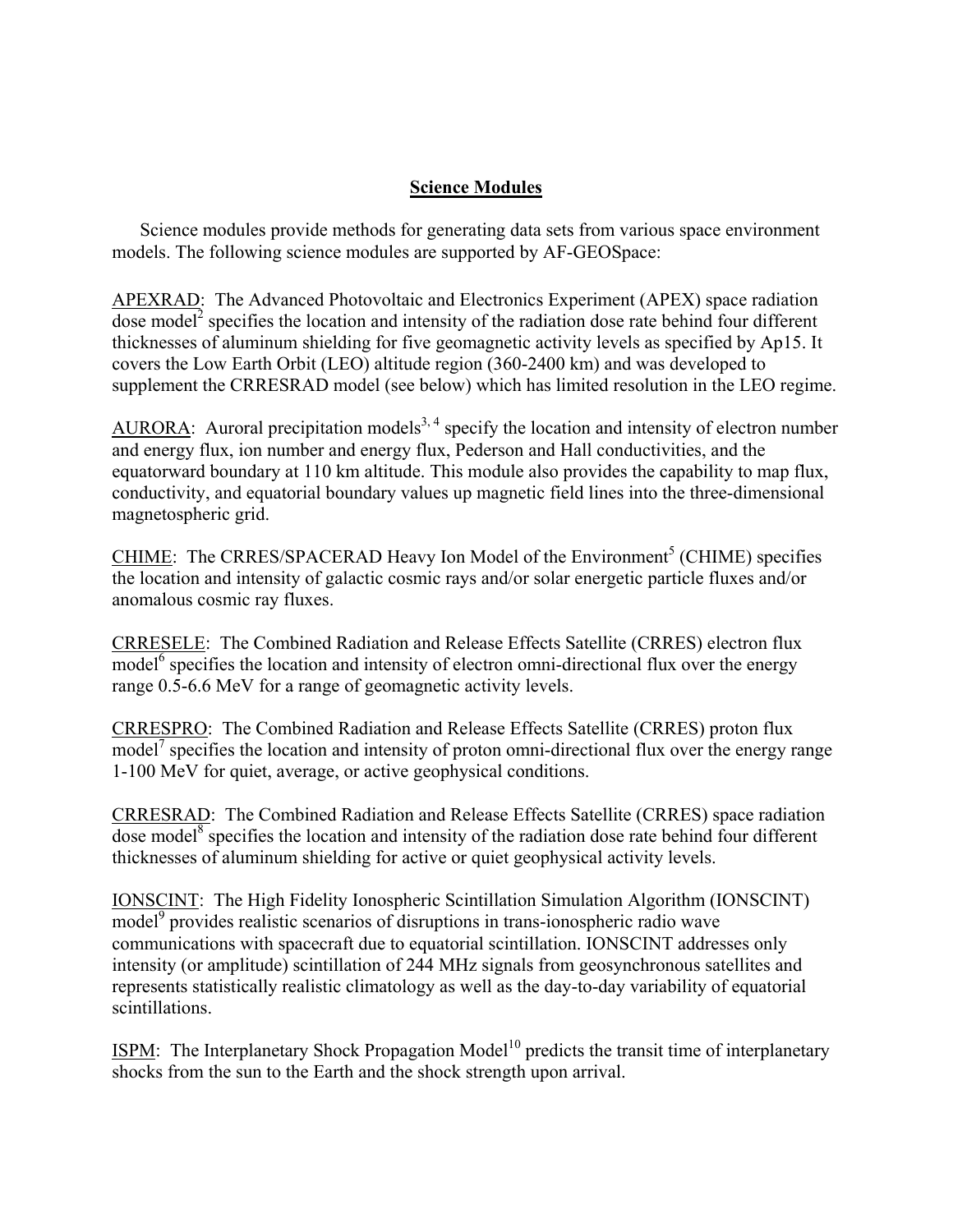NASAELE: The NASA AE-8 radiation belt model<sup>11</sup> is used to compute the intensity and location of differential omni-directional electron flux for ten energy intervals between 0.5 and 6.6 MeV that correspond to the ranges of the CRRES HEEF instrument.

NASAPRO: The NASA AP-8 radiation belt model<sup>11</sup> is used to compute the intensity and location of differential omni-directional proton flux for 22 energy intervals between 1 and 100 MeV, which correspond to the ranges of the CRRES PROTEL instrument.

PIM: The Parameterized Ionospheric Model<sup>12</sup> (PIM) is a global ionosphere model that generates electron number density as well as maps of total electron content (TEC), Height of E and F2 peaks, and plasma frequencies at the E and F2 peaks as a function of a variety of geophysical activity indices.

PPS: The Proton Prediction System<sup>13</sup> (PPS) provides forecasts of the intensity and duration of solar proton events.

SEEMAPS: Single Event Effects Maps<sup>14</sup> (SEEMAPS) uses normalized flux and dose data for protons with energy > 50 MeV from the APEX and CRRES satellites to produce contour maps of relative probabilities of experiencing SEE in the Earth's inner radiation belts.

STOA: The Shock Time-of-Arrival Model<sup>15</sup> (STOA) predicts the transit time of interplanetary shocks from the sun to the Earth. STOA is a predecessor of ISPM.

WBMOD: The WideBand Model<sup>16</sup> (WBMOD) is an RF ionospheric scintillation model specifying S4, SI, and other scintillation parameters between any location on the globe and a satellite above 100 km altitude at any frequency above 100 MHz as a function of a variety of geophysical activity indices. A year 2000 update improves high latitude output.

# **Application Modules**

Application modules provide orbit creation/prediction, dataset integration along orbits, magnetic field model generation, and access to specialized ionospheric ray-tracing, graphics, and scintillation products. The following applications are supported by AF-GEOSpace:

APEXRAD-APP: Advanced Photovoltaic and Electronics Experiments (APEX) radiation dose model<sup>2</sup> calculates expected accumulated yearly dose (in units of rads silicon/year) for four thicknesses of aluminum shielding during four levels of magnetic activity. For orbits with apogees greater than 2500 km, use CRRESRAD-APP described below.

BFIELD-APP: The B-Field application allows the generation of datasets representing the magnetic field in the near-Earth space environment. A variety of internal (dipole, IGRF) and external magnetic field models<sup>17, 18, 19, 20</sup> are used to generate gridded data set, and trace field lines and flux tubes.

CRRESELE-APP: The Combined Radiation and Release Effects Satellite (CRRES) electron flux model<sup>6</sup> is used to estimate of electron fluence, over the energy range 0.5-6.6 MeV, received along a user-specified satellite orbit under a wide range of magnetospheric conditions.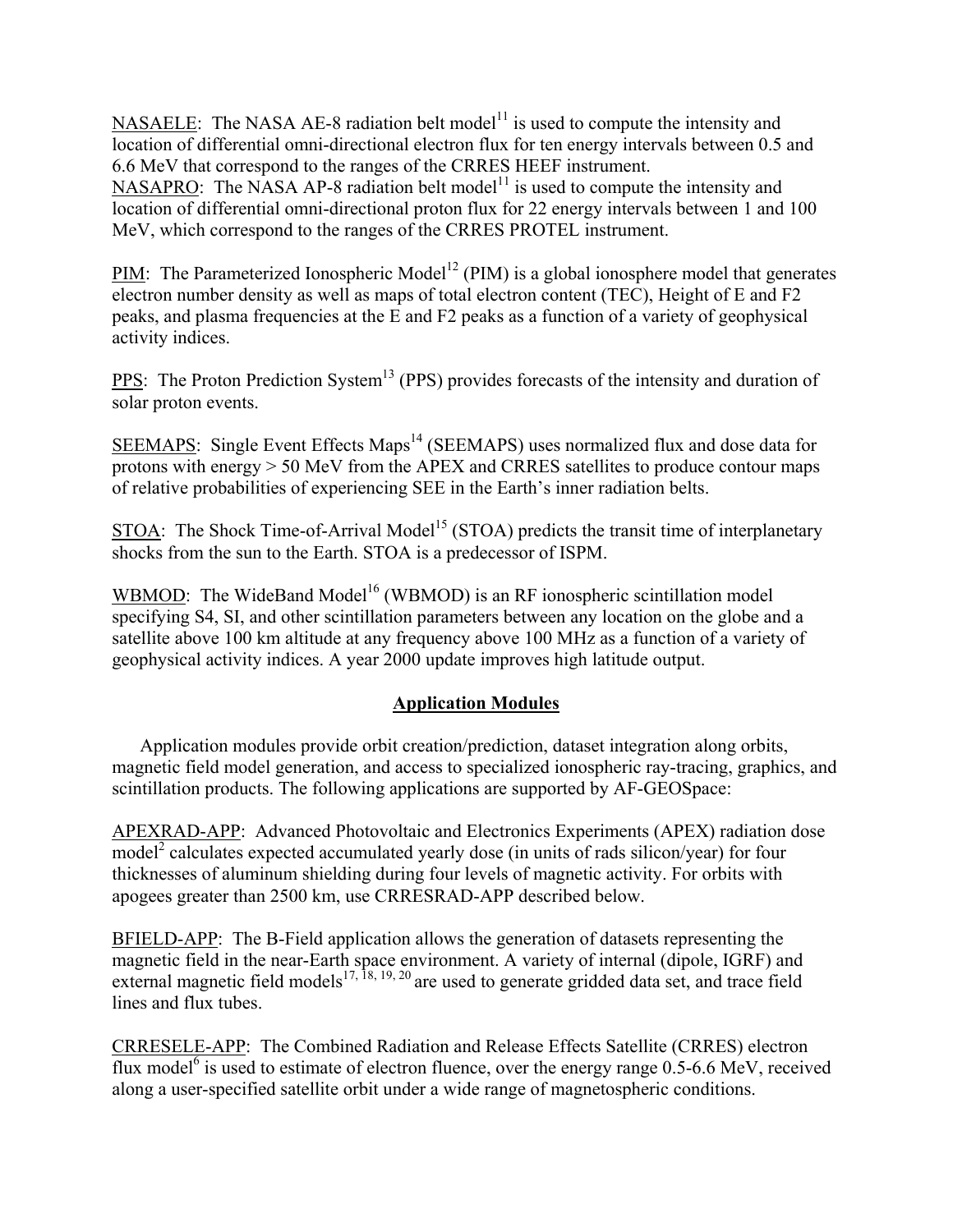CRRESPRO-APP: The Combined Radiation and Release Effects Satellite (CRRES) proton flux model<sup>7</sup> is used to calculate proton omni-directional fluence (integral and differential) over the range 1 to 100 MeV for user specified orbits and quiet, active, or average geophysical activity levels.

CRRESRAD-APP: Combined Radiation and Release Effects Satellite (CRRES) space radiation dose model<sup>8</sup> is used to calculate the expected satellite dose accumulation behind four different thicknesses of aluminum shielding for user-specified orbits for active or quiet geophysical activity levels.

LET-APP: Calculates the linear energy transfer (LET) spectrum and its associated single event upset (SEU) rate in a microelectronic device resulting from the penetration of energetic space particles. Effects from both cosmic rays and the trapped protons are estimated by using the CHIME<sup>5</sup> and CRRESPRO<sup>7</sup> models.

NASAELE-APP: Calculates electron omni-directional fluence (differential and integral) for ten energy intervals in the range 0.65-5.75 MeV. A user-specified orbit is traced through the NASA  $AE-8$  trapped electron model<sup>11</sup> to provide an estimate of electron fluence received by the satellite under a wide range of magnetospheric conditions.

NASAPRO-APP: Calculates proton omni-directional fluence (differential and integral) over the energy range 1.5-81.3 MeV for user specified orbits and quiet or active geophysical conditions using the NASA AP-8 trapped proton model<sup>11</sup>.

RAYTRACE-APP: Calculates the behavior of MHz rays in an ionosphere specified by a Parameterized Ionosphere Model (PIM) data set generated using the PIM module.

SATEL-APP: Calculates orbital trajectories for satellites from a variety of user specified orbital element input sets.

WBPROD-APP: Gives a 24hr WBMOD<sup>16</sup> climatology prediction of the dB fade levels due to ionospheric scintillation effects for specific ground-to-satellite communication links.

# **Data Modules**

Data modules provide methods for reading and displaying externally generated data sets. The following data modules are supported by AF-GEOSpace:

EPHEMERIS: Allows user-generated time-ordered data and satellite ephemeris to be loaded into AF-GEOSpace. Data and satellite trajectory can then be displayed using the ORBIT-PROBE (1D) and SATELLITE (3D) graphical modules, respectively. This feature enables data/model comparisons as the user-provided satellite trajectory can be used to sample other AF-GEOSpace environment models.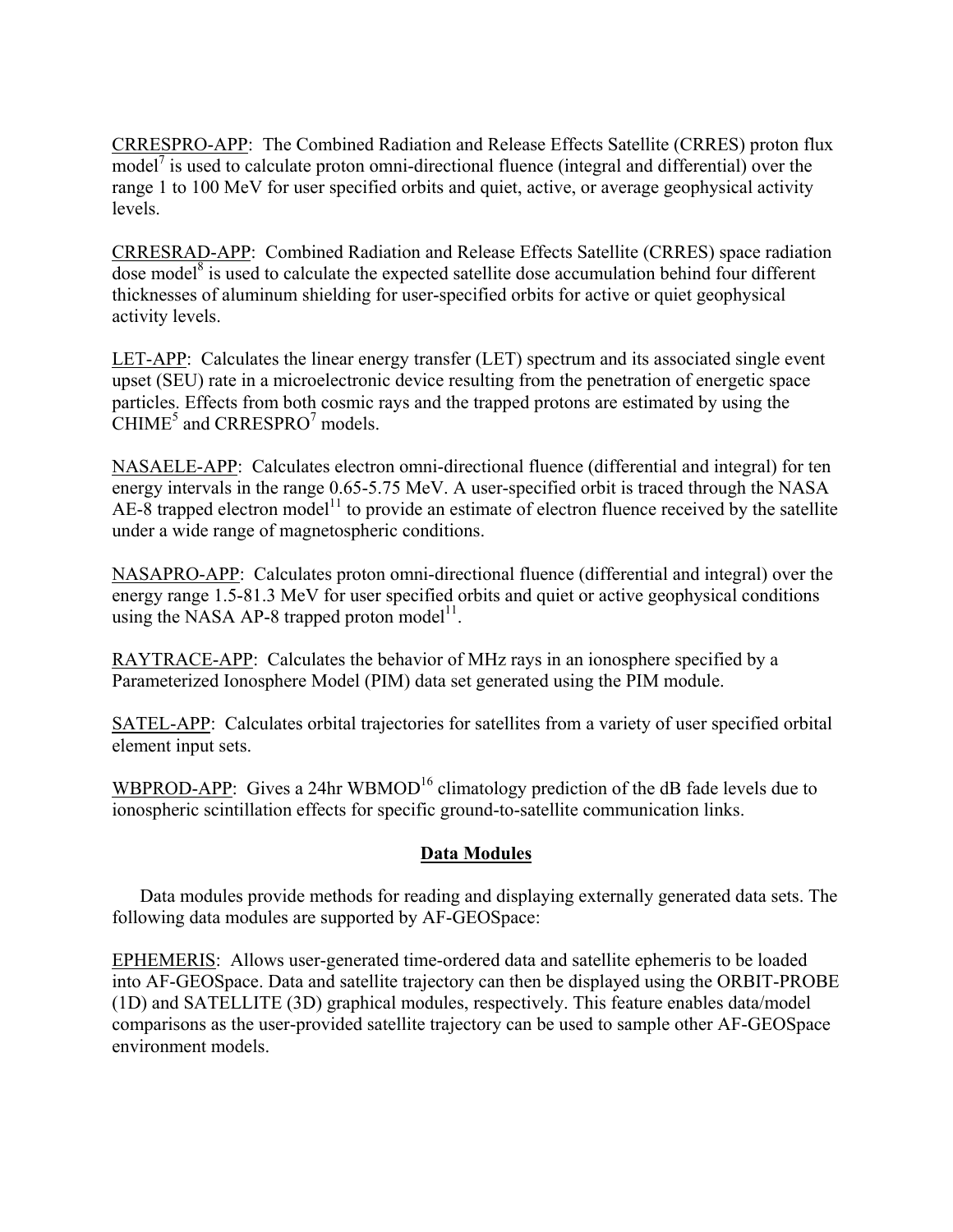PARAMESH: Allows the user to load MHD simulation run results produced externally using the large-scale parallel grid meshing package called *Paramesh* and MHD science codes developed by the Navel Research Laboratory. Loaded data is then displayed within the special Heliospace viewport using the *Paramesh* related graphics modules described below. Details about the *Paramesh* package can be found at the NRL website

(http://www.lcp.nrl.navy.mil/hpcc-ess/amrmhd3d.10.html). This module was a product of a CHSSI collaboration between NRL and AFRL. (Note that this module is actually accessed with the *File* menu option *Open Paramesh*.)

# **Graphics Modules**

Graphics modules are used to visualize the data sets created through the Application, Data, and Science modules. The following graphics are supported by AF-GEOSpace:

ANNOTATION: Create and display descriptive text or time labels for viewports.

AXES: Plot a set of axes or sun vector.

COORD-PROBE: Provides a method for probing data along lines defined in user-specified coordinate systems.

COORD-SLICE: Slice the data set along a constant coordinate surface.

DETECTOR: Define and associate fixed or tracking detector cones with satellites or station locations.

EARTH: Plot an outlined or solid Earth. A variety of additional features are available including geographic, magnetic, and corrected geomagnetic latitude-longitude grids.

EMITTER: Define and associate fixed or tracking emitters, e.g., radar fan structures, with satellites or stations.

FIELD-LINES: Plot magnetic field lines and surfaces, flux tubes, and location of the auroral equatorward boundaries.

GLOBAL INPUTS: Produce a line plot of the global input data values, e.g., Kp or Dst, as a function of time.

GRID: Plot the 3-D grid associated with a data set.

ISOCONTOUR: Calculate an isocontour of a data set and plot the resulting surface.

LINK: View a line-of-sight link between stations and satellites or between satellites.

ORBIT-PROBE: Plot data sets from along satellite orbits.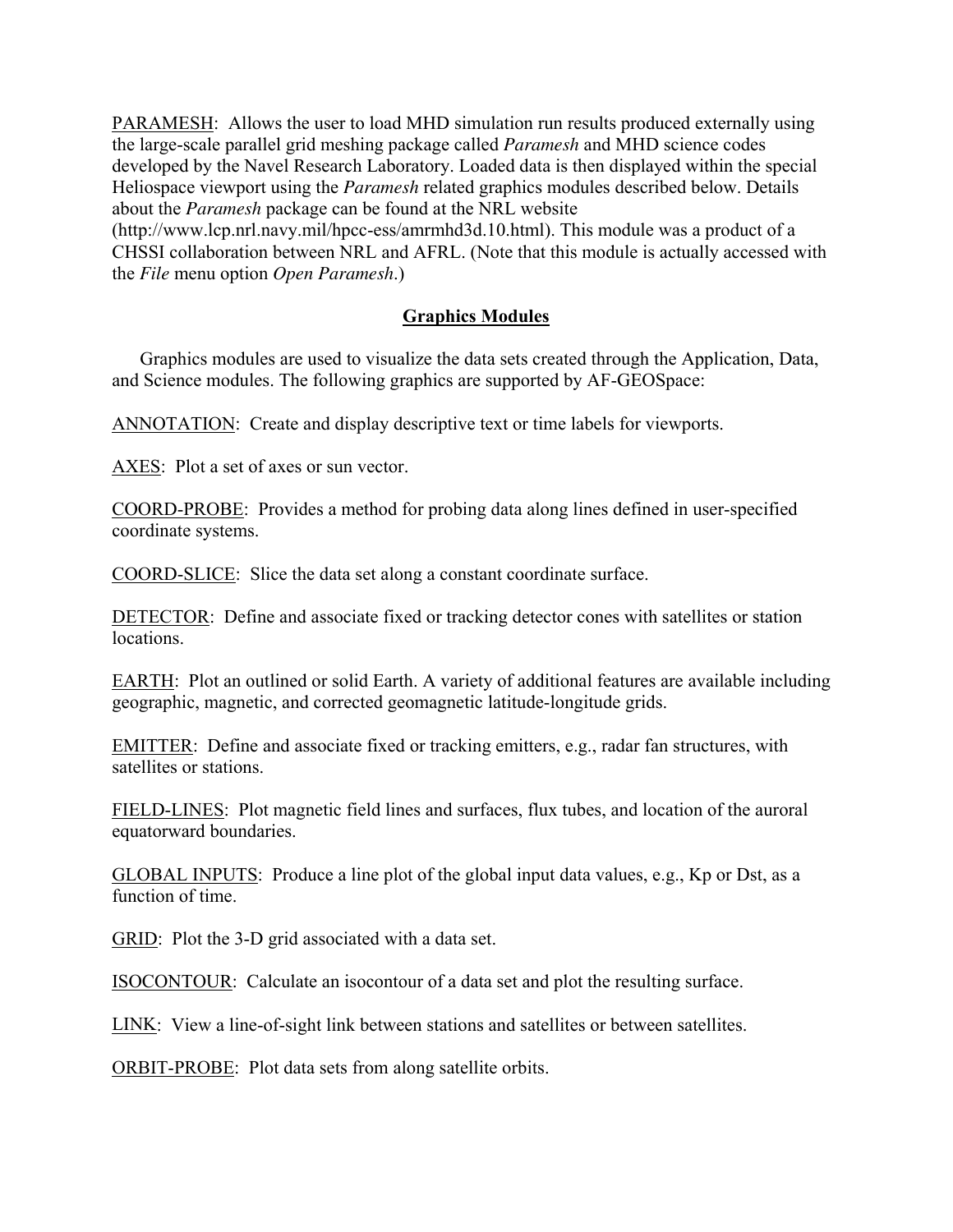ORBIT-SLICE: Cut the data set with a plane placed at the orbital plane of a satellite (or a plane perpendicular to or containing the satellite velocity vector) and plot the resulting slice.

PLANE-SLICE: Cut the data set with an arbitrary plane and plot the resulting slice.

RAY TRACE: Produce a depiction of the ionospheric rays traced through the PIM science model data sets.

SATELLITE: Provides a means of viewing satellite trajectories.

STARS: Plot the celestial background including stars, planets, and the moon.

STATION: Plot a labeled location on or above the surface of the Earth.

VOLUME: View the entire volume of a data set as a single three-dimensional object.

PARAMESH-COORDSLICE: Produce a slice or constant coordinate surface through a data set written using the *Paramesh* parallel meshing software.

PARAMESH-FIELDLINES: Produce field lines through a *Paramesh* data set.

PARAMESH-GRID: Display the grid, block structure (e.g., leaf and parent block), and overall domain of a *Paramesh* data set.

PARAMESH-ISOCONTOUR: Produce a surface of constant value through a *Paramesh* data set.

PARAMESH-VOLUME: View the entire volume of a *Paramesh* data set as a single threedimensional object.

# **Graphical Module Options**

Graphical option controls appear in the environment window of each active graphics module. The *Display* option is used to place or display a graphics object in an active viewport. The *Use Texture* mapping option improves the appearance of color data contours. An *Interactive* option controls whether or not graphical renderings are updated immediately as changes are made to the graphic inputs. The appearance of a graphical object can be manipulated using the *Clipping* (multiple planes with rotation and translation), *Transparency*, *Lighting* (e.g., ambient, specular), *Material* (e.g., emission and shininess), and *Color* (Red-Green-Blue and Hue-Saturation-Value slider) options. The *Color Map* option enables tailored modifications to the mapping of colors assigned to data values represented in the viewport color bar. The *Data Map* option controls the range and linear/log scale used to display data, e.g., to examine a subset of the data range.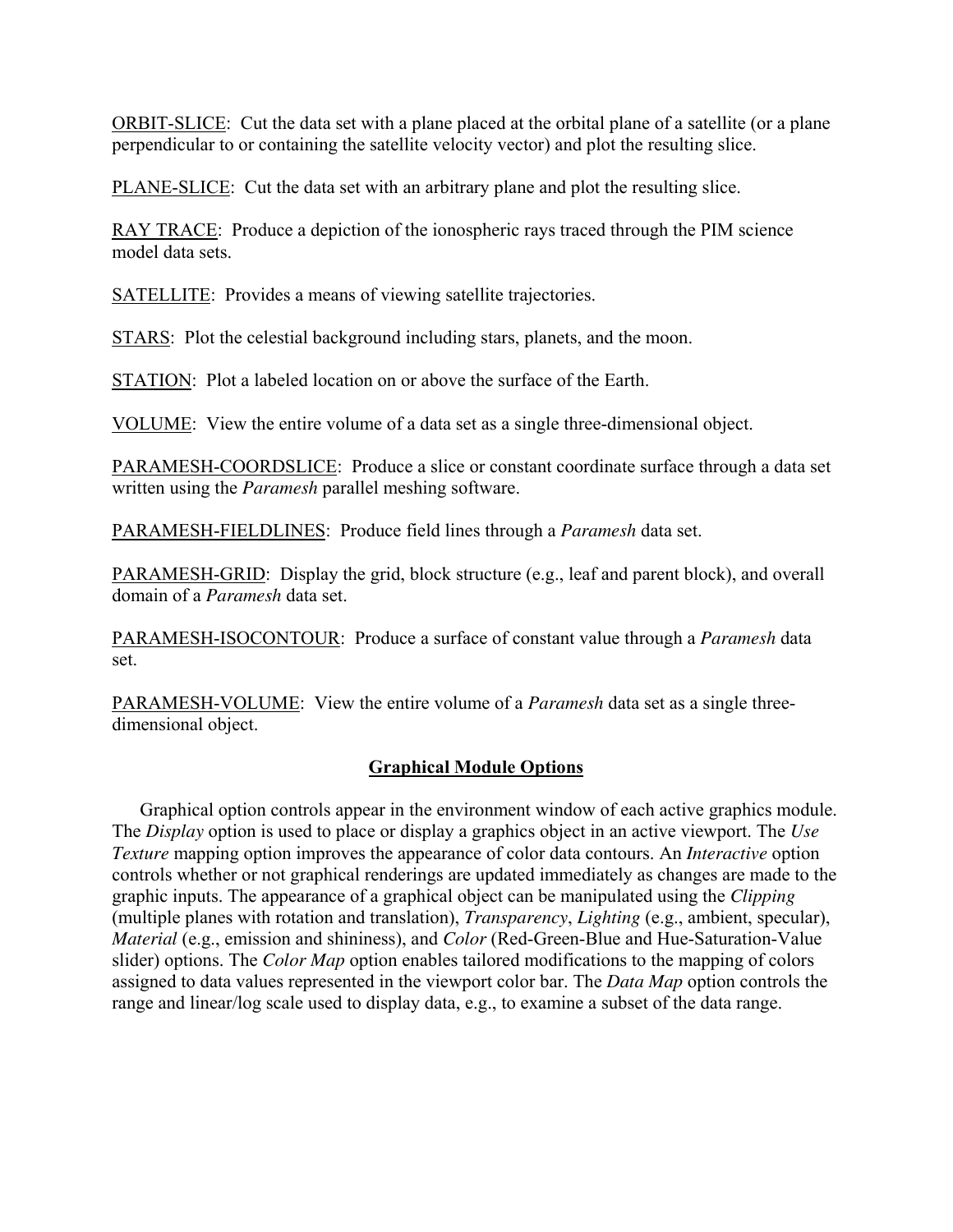## **Worksheet Modules**

Worksheet modules provide auxiliary tools that are helpful in AF-GEOSpace calculations. The following worksheet modules are supported by AF-GEOSpace:

CALENDAR: A calendar showing month and day, day of year, and modified Julian day. COORD\_TRANSFORM: Perform coordinate transformations on point locations using different coordinate systems (GEOC, GSM, SM, GEI) and coordinate geometries (Cartesian, Cylindrical, Spherical) at a given Year, Day, and UT.

### **Final Comments**

The AF-GEOSpace software suite provides the scientific community with a number of empirical, statistical, and physics-based models that address concerns about environmental hazards affecting real-world space systems. Recent improvements to the software have greatly increased its utility and portability. The authors encourage the community to make suggestions regarding the addition of new models and applications. AF-GEOSpace Version 2.0 software is distributed exclusively by AFRL and can be obtained by contacting the first author.

#### **Acknowledgements**

AF-GEOSpace Version 2.0 was developed by the Space Weather Center of Excellence within the Space Vehicles Directorate of the Air Force Research Laboratory. As evident from the references listed below, this work represents space environment models and applications developed over many years by AFRL, its contractors and collaborators, as well as many others in the space weather community. Boston College work was performed under USAF contract F19628-00-C-0073. Radex, Inc. work was performed under USAF contract F19628-98-C-0054.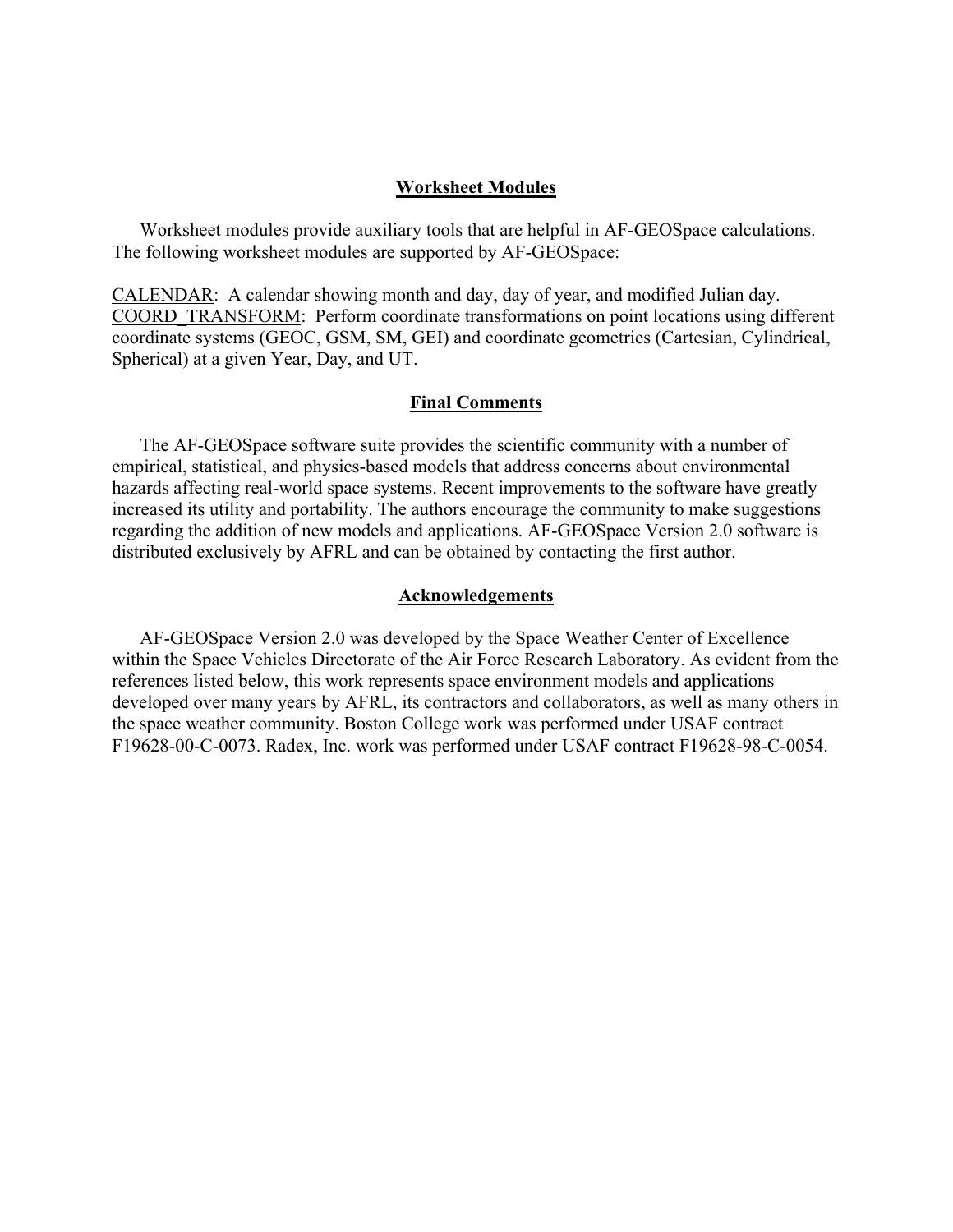# **References**

- 1. Hilmer, R V (Ed.), AF-GEOSpace User's Manual, Version 1.4 and Version 1.4P, AFRL-VS-TR-1999-1551, Air Force Research Laboratory, Hanscom AFB, MA, 1999
- 2. Bell, J T, and M S Gussenhoven, APEXRAD Documentation, PL-TR-97-2117, Phillips Laboratory, Hanscom AFB, MA, 1997
- 3. Hardy, D A, W McNeil, M S Gussenhoven, and D Brautigam, A statistical model of auroral ion precipitation, J. Geophys. Res., 94, 370, 1989.
- 4. Hardy, D A, M S Gussenhoven, and E Holeman, A statistical model of aurora electron precipitation, J. Geophys. Res., 90, 4229, 1985
- 5. Chenette, D L, J D Tobin, and S P Geller, CRRES/SPACERAD Heavy Ion Model of the Environment, CHIME, PL-TR-95-2152, Phillips Laboratory, Hanscom AFB, MA, 1995
- 6. Brautigam, D H, and J T Bell, CRRESELE Documentation, PL-TR-95-2128, Phillips Laboratory, Hanscom AFB, MA, 1995
- 7. Meffert, J D, and M S Gussenhoven, CRRESPRO Documentation, PL-TR-94-2218, Phillips Laboratory, Hanscom AFB, MA, 1994
- 8. Kearns, K J, and M S Gussenhoven, CRRESRAD Documentation, PL-TR-92-2201, Phillips Laboratory, Hanscom AFB, MA, 1992
- 9. McNeil, W, User's Guide for the High Fidelity Ionospheric Scintillation Simulation Algorithm, Prepared for AFRL/VSB by Radex, Inc., March 8, 2000
- 10. Smith, Z, and M Dryer, The Interplanetary Shock Propagation Model: A model for predicting solar-flare-caused geomagnetic storms, based on the 2 1/2 D, MHD numerical simulation results from the Interplanetary-Global Model (2D IGM) NOAA Tech. Mem., NOAA/ERL 89, 1995
- 11. Vette, J I, The NASA/NSSDC Trapped Radiation Environment Model Program (1964- 1991), NSSDC/WDC-A-RS 91-29, 1991
- 12. Daniell, R E, Jr., L D Brown, D N Anderson, M W Fox, P H Doherty, D T Decker, J J Sojka, and R W Schunk, Parameterized Ionospheric Model: A global ionospheric parameterization based on first principles models, Radio Sci., 30, 1499, 1995
- 13. Smart, D F, and M A Shea, Modeling the time-intensity profile of solar flare generated particle fluxes in the inner heliosphere, Adv. Space Res., 12, No. 2-3, (2) 303, 1992
- 14. Mullen, E G, G Ginet, M S Gussenhoven, and D Madden, SEE relative probability maps for space operations, IEEE Trans. Nuc. Sci., 45, 2954, 1998